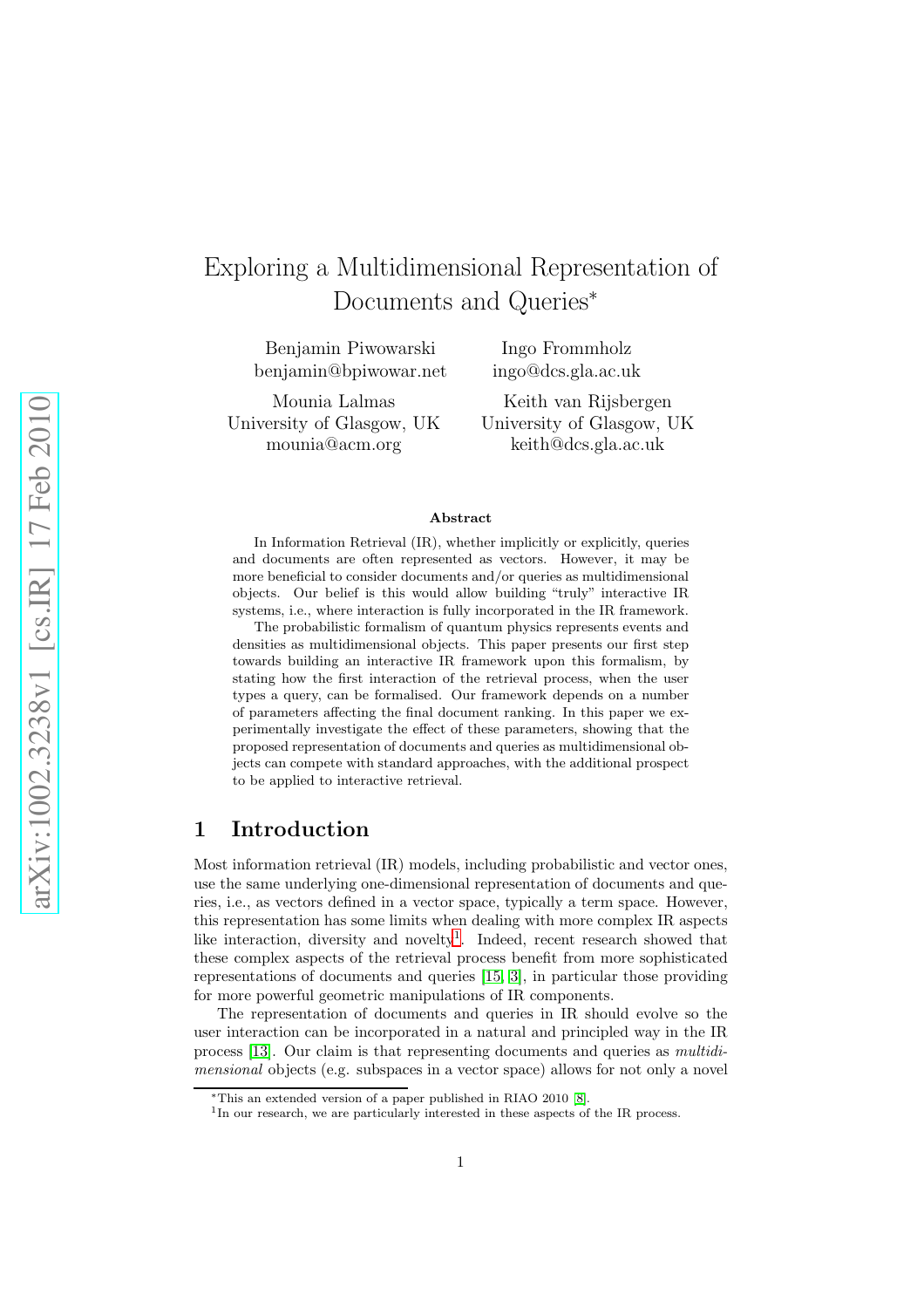but also a more powerful way to tackle this challenge. This representation is particularly interesting from a theoretical point of view because it is possible to use a principled interpretation of the probabilities associated with such multidimensional objects, which comes from quantum physics [\[13\]](#page-11-1) – the so-called "quantum probabilities" framework. This representation is also interesting from an intuitive point of view because it relies on a geometric representation of documents and queries in a vector space, which has proved successful in IR [\[2\]](#page-10-3). This representation reveals also a strong connection between orthogonality (in the vector space) and non-relevance, which has been successfully used to represent term negation in queries [\[16\]](#page-11-2).

In [\[10\]](#page-11-3), a framework for interactive IR that relies on such a multidimensional representation of documents and queries was proposed. In this framework, the user's information need (IN) is represented by a set of weighted vectors that evolve with the user's interaction. A probability of relevance of a document (for that IN) is computed with respect to this set. Although the components of our framework were described, they remained abstract. In particular, no explicit document and query representations were proposed. The next step is to operationalise the framework, which is the focus of this paper. We show how document and query representations are computed to then allow estimating the probability of relevance of the document to a given IN.

With respect to related work, multidimensional representations, respectively, of queries were used in [\[15\]](#page-11-0) to model negative user feedback, and of documents were investigated in [\[3\]](#page-10-1) in an ad hoc setting. Our work encompasses those since it provides a principled and probabilistic way to work with multidimensional objects. Finally, two lines of research explored, respectively, a subspace representation of documents [\[7\]](#page-10-4) and of a user's IN [\[7\]](#page-10-4). In our work, we go further and show that both documents and INs can be represented as multidimensional objects, and propose a principled methodology to construct these representations.

The outline of this paper is as follows. We first briefly introduce our framework and describe how the probability of relevance is computed within the quantum probability framework (Section [2\)](#page-1-0). Next we show how we construct the query and document representations, and introduce several parameters for these representations (Sections [3](#page-3-0) and [4\)](#page-4-0). Finally, we present experimental results, which validate our document and query representations, some of the investigated parameters, and give insights on how our framework can be further developed (Section [5\)](#page-6-0).

## <span id="page-1-0"></span>2 A Quantum-inspired View for IR

Our IR framework is built upon [\[10\]](#page-11-3), which is based on quantum probabilities and where we assume that there exists a vector space of  $pure<sup>2</sup>$  $pure<sup>2</sup>$  $pure<sup>2</sup>$  information needs (INs), where each vector corresponds to an IN that completely characterises a possible user's IN – by analogy with quantum physics where a vector completly characterises a physical system. Knowing a user's pure IN would determine which documents the IR system should return to that user. From a geometric perspective, a pure IN is answered by a document with a probability

<span id="page-1-1"></span><sup>&</sup>lt;sup>2</sup>The concept of "pure" IN is new and central to our framework. In this paper, we use "pure" IN" to distinguish it from "IN", where the latter refers to information need in its usual sense in IR, e.g., see [\[6\]](#page-10-2).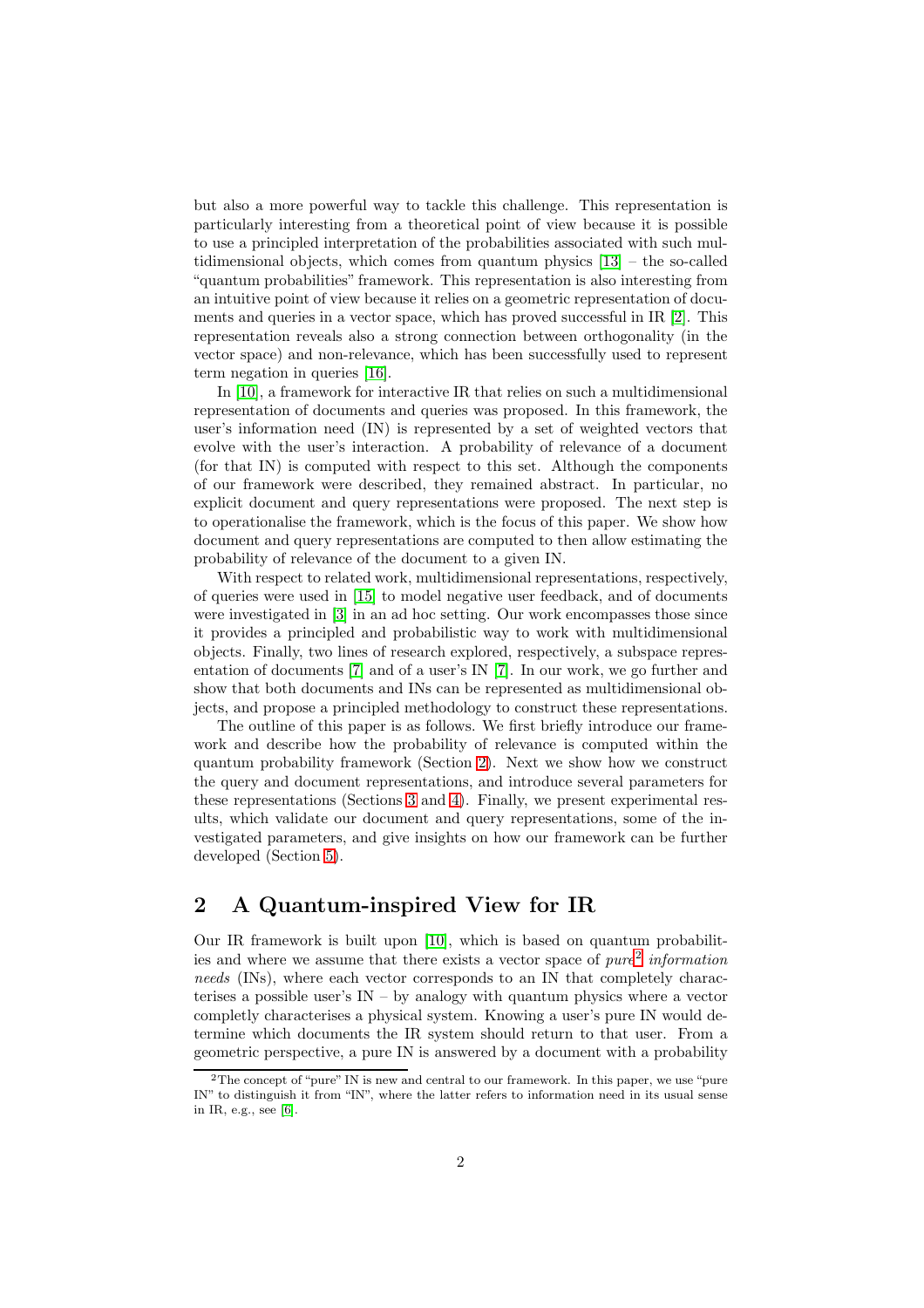that depends on the length of the projection of the pure IN vector onto the document subspace. Because of the uncertainty attached to the IR search process, we suppose that the information being searched by a user can be represented by a set of such pure INs, one for each possible pure IN that composes a user's IN.

To compute a probability of relevance of a document to a user's IN, we make use of the generalisation of probabilities developed in quantum physics, which is strongly connected to the geometry of the space used to represent events and densities. A probabilistic event is represented as a subspace (denoted  $S$ ) in a Hilbert space<sup>[3](#page-2-0)</sup>. Let us assume that S is the event "the document is relevant". A probability can first be defined for a pure IN, represented as a *unit* vector  $\varphi$ , by computing the length of the projection of the vector  $\varphi$  onto the subspace S, that is by computing the value  $\|\widehat{S}\varphi\|$ <sup>2</sup> where  $\widehat{S}$  is the projector onto the subspace S. This value is the probability that the document is relevant with respect to the pure  $IN<sup>4</sup>$  $IN<sup>4</sup>$  $IN<sup>4</sup>$ .

When a user starts interacting with an IR system by, for instance, typing a query<sup>[5](#page-2-2)</sup>, we first compute (see Section [3\)](#page-3-0) an initial set of weighted pure IN vectors, where each weight is the probability that the pure IN corresponds to the actual user's IN. This captures the uncertainty typical to IR where firstly, the representation is only an approximation of the user's IN, and, secondly, the query may be ambiguous. The goal of an IR system is to reduce this undeterminism through interaction.

More formally, we assume that each pure IN vector  $\varphi_i$  is associated with a probability  $p_i$  (the weight). We define the probability of the event S by using the usual total probability theorem (across all possible pure  $\text{INs}\text{)}^6$  $\text{INs}\text{)}^6$ :

$$
\Pr(S) = \sum_{i} p_i \Pr(S|\varphi_i) = \sum_{i} p_i \varphi_i^{\top} \widehat{S} \varphi_i = \text{tr} \left( \rho \widehat{S} \right)
$$
(1)

where tr is the trace operator [\[13,](#page-11-1) p. 83] and  $\rho = \sum_i p_i \varphi_i \varphi_i^\top$  is called a *density* operator<sup>[7](#page-2-4)</sup> and corresponds to a (probabilistic) mixture of the pure INs  $\varphi_i$ . In general, any operator  $\rho$  characterised by the fact that it is both positive-semi- $definite<sup>8</sup>$  $definite<sup>8</sup>$  $definite<sup>8</sup>$  and of trace 1 defines a probability distribution over the subspaces, i.e. it is possible to interpret  $\Pr(S) = \text{tr}(\rho \widehat{S})$  as a probability [\[13\]](#page-11-1).

For each document d, we compute a projector  $\widehat{S}_d$  (Section [3\)](#page-3-0) and, for a query q, the IN density  $\rho$  is approximated by  $\rho_q$  (Section [4\)](#page-4-0). Using the projector  $\hat{S}_d$ and the density  $\rho_q$ , the probability that a document d is relevant to the query q is then given by  $\mathrm{tr} \left( \rho_q \widehat{S}_d \right)$ .

In our work, we assume that the vector space of pure INs is the term space, where each dimension corresponds to a term. A pure IN is hence described by a series of weighted terms. A (simplified) example is shown in Figure [1,](#page-3-1) where

<sup>&</sup>lt;sup>3</sup>Hilbert spaces (roughly, vector spaces with complex scalars) are a central mathematical concept in quantum physics.

<span id="page-2-0"></span><sup>&</sup>lt;sup>4</sup>We have  $\left\|\widehat{S}\varphi\right\|$ 

<span id="page-2-2"></span><span id="page-2-1"></span><sup>&</sup>lt;sup>5</sup>Queries are what (usually) users provide to an IR system, as means to express their INs [\[6\]](#page-10-2). <sup>6</sup>As in quantum physics, we assume different  $\varphi_i$  correspond to different systems and are

<span id="page-2-3"></span>thus mutually exclusive.<br><sup>7</sup>We will omit the term "operator" in the remaining of the paper.<br><sup>8</sup>This means  $v^{\top} \rho v > 0$  for any vector *v*.

<span id="page-2-5"></span><span id="page-2-4"></span>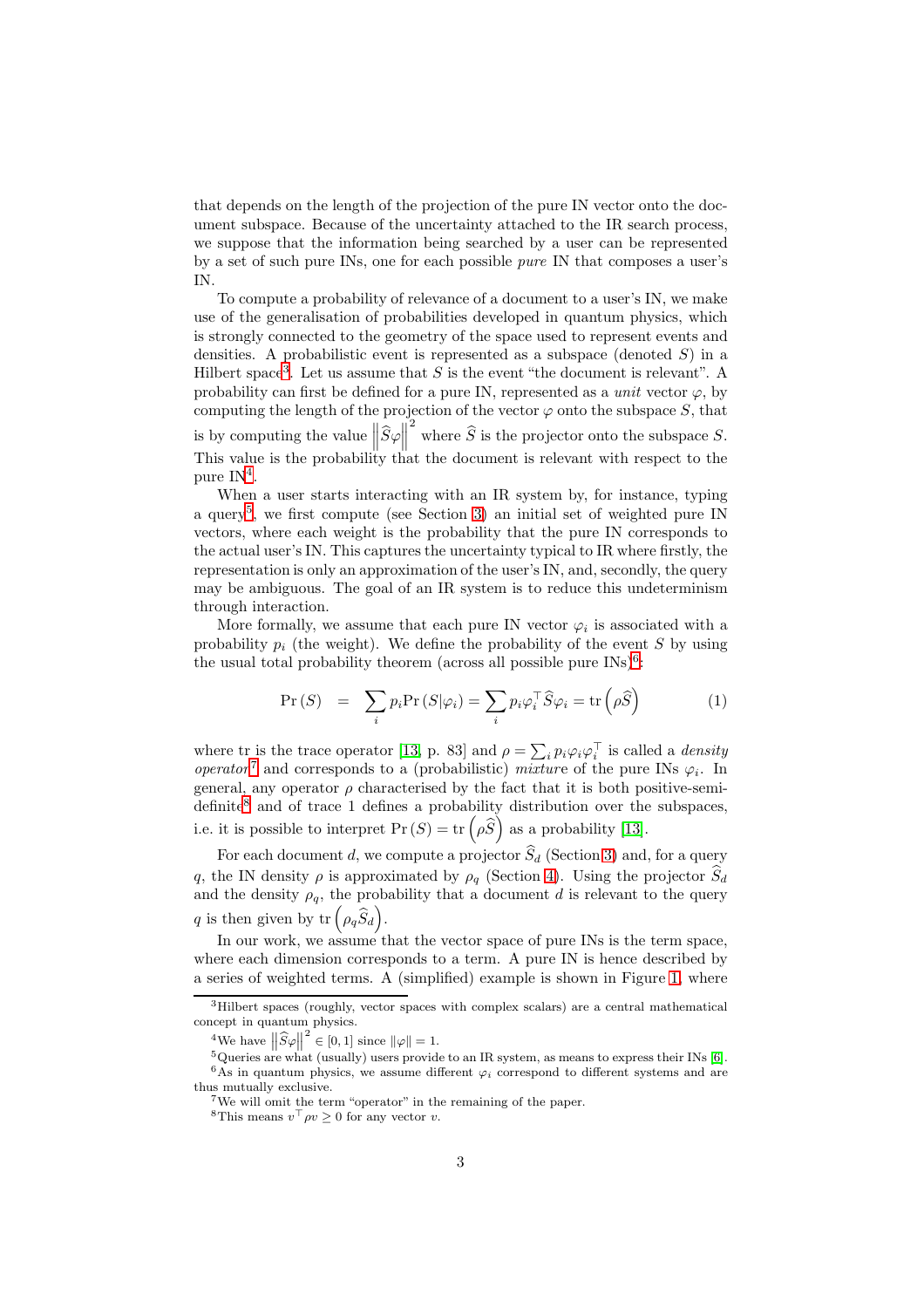the pure IN "pop music" (one unit vector) is represented by the terms "music", "chart" and "hit" of the term space. We show now how document and query representations are computed in this term space.

# <span id="page-3-0"></span>3 Creating the Document Subspace

It is reasonable to assume that a typical document answers various (pure) INs, since it is likely to contain answers (be relevant) to several queries. Moreover, [\[11\]](#page-11-5) have shown in the context of XML retrieval, that answers to topics (statements of INs) usually correspond to document fragments and not full documents. Building on this, we assume that for each document there is a mapping between its (possibly overlapping and non-

<span id="page-3-1"></span>

Figure 1: A pure IN in a term space

contiguous) fragments and a set of pure INs.

A document is thus associated with a set  $\mathcal{U}_d$  of vectors in the IN space. We hypothesise that a document is *fully* relevant to a pure IN if the latter can be written as a linear combination of the vectors of  $\mathcal{U}_d$ , that is, if it is contained in the subspace  $S_d$  defined as the span of the vectors in  $\mathcal{U}_d$ . The document will be partially relevant to a pure IN with a probability that depends on the length of the projection of the pure IN vector onto the subspace  $S_d$ . The subspace  $S_d$  can be interpreted as a geometric representation of the event "the document" is relevant". This construction process was validated in a document filtering task [\[9\]](#page-11-4). In this paper, we investigate the effect of several parameters (written in bold below) on this process.

Document Fragments. We now assume that document fragments are disjoint, and are obtained through a "natural" segmentation of the document. Various choices are possible, and our first strategy is to use a single fragment, the document itself. This corresponds to the vector space approach where a single vector represents a document. The second strategy is to use paragraphs as fragments as they seem to be of an appropriate size to correspond to a pure IN. We also selected a third type of fragment, the sentence, as it is one of the smallest coherent units in a document.

Weighting Schemes. We now need a vector representation for each fragment. Three weighting schemes are used, namely, tf-idf, tf and binary (term presence/absence). The latter two are chosen since they allow substantial reduction in computational complexity. In addition, binary vectors are close or equal to tf vectors for small fragments, for example, sentences.

 $\mathcal{U}_d$  is formally defined as the set of vectors associated with a document d, obtained through one of the above segmentation and weighting scheme, i.e., we have one vector for each fragment. As discussed before, we need to compute the subspace  $S_d$  spanned by the vectors of  $\mathcal{U}_d$ . For this, we use an eigenvalue decomposition where  $\sum_{\varphi \in \mathcal{U}_d} \varphi \varphi^{\top}$  is expressed as  $\sum_{i=1}^D \lambda_i v_i v_i^{\top}$  where  $D$  is the number of eigenvectors with non null eigenvalues  $(D \text{ is also the dimension of})$ the associated subspace),  $\lambda_i > 0$  are the eigenvalues (we suppose without loss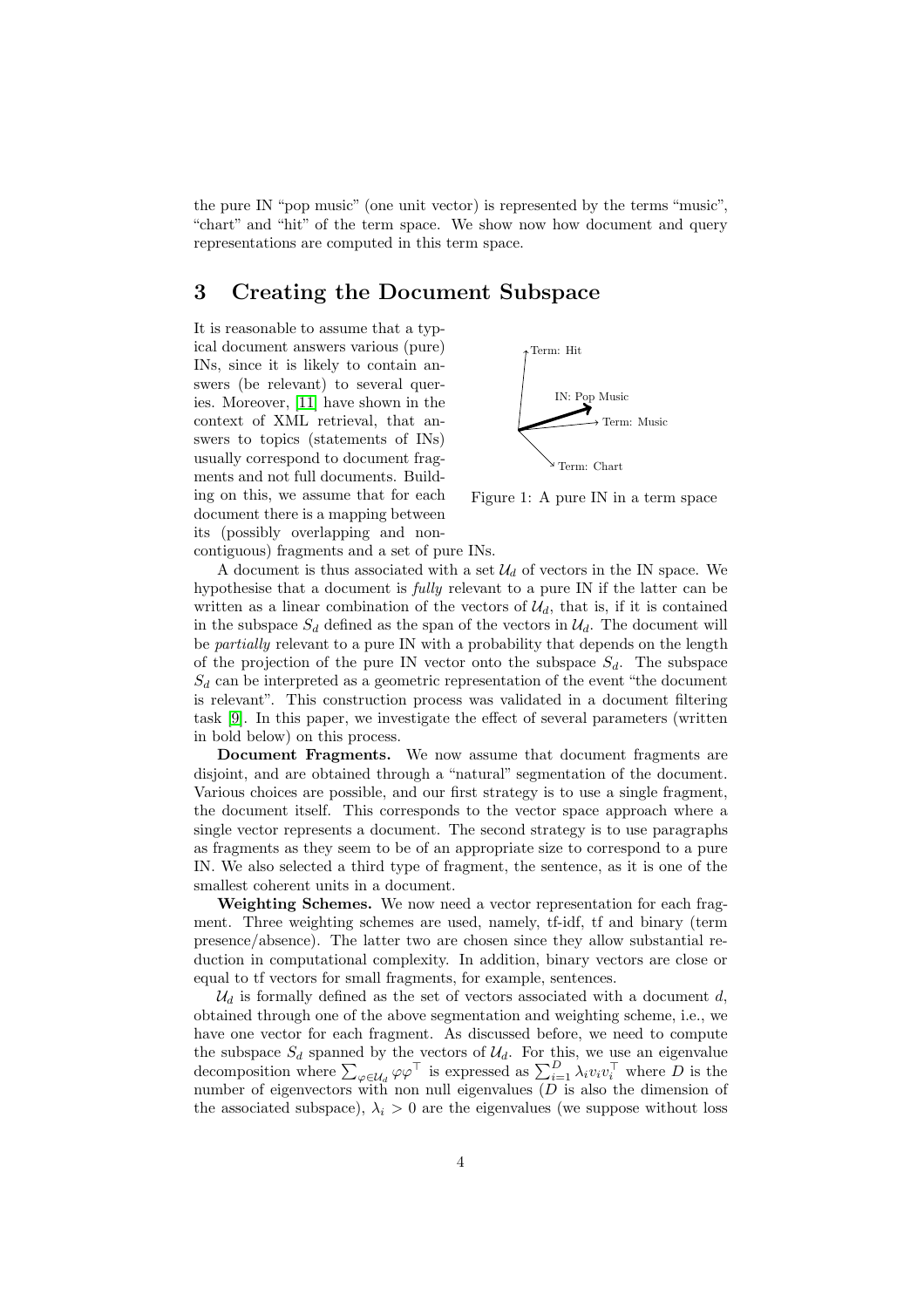of generality that they are of decreasing magnitude, i.e.  $\lambda_i \geq \lambda_{i+1}$ ) and the vectors  $v_i$  form an orthonormal basis of the subspace  $S_d$  [\[12\]](#page-11-6).

Dimension selection. As the vectors constructed from the terms occurring in the document fragments are only an approximation of the underlying pure IN vectors, the vectors from  $\mathcal{U}_d$  will contain terms that should not be associated with the document. We are thus interested in the eigenvectors associated with the K highest eigenvalues since low eigenvalues are likely to be associated with noise [\[5\]](#page-10-5). We are interested in measuring the effect of different dimensions to represent a document. Hence, we chose a simple strategy, where we keep the eigenvectors whose eigenvalue is higher than the average of the eigenvalues, which we compared to two extreme strategies, namely, the case where we select the eigenvector with the highest eigenvalue (one dimension,  $K = 1$ ) and the case where we keep all the eigenvectors (full dimension,  $K = D$ ).

Finally, the projector  $S_d$  associated with the K dimensional subspace of document *d* is expressed as  $\sum_{i=1}^{K} v_i v_i^{\top}$ .

# <span id="page-4-0"></span>4 Creating the Query Density

We now focus on the primary contribution of the paper, namely, the construction of the IN density  $\rho_a$  for a given query q.

As a query in its simplest form consists of a set of terms, we are first interested in building the query representation for a query composed of a single term, t. We described how a document is represented as a set of pure IN vectors corresponding to different fragments of the document. We extend this idea, and suppose that a query term t can be represented as the set  $\mathcal{U}_t$  of pure IN vectors that correspond to document fragments containing the term  $t$ . That is, we use the immediate surroundings of the term occurrences in the documents of the collection being searched to build that term representation. This is similar to pseudo-relevance feedback using passages from retrieved documents containing the query terms [\[1\]](#page-10-6). The difference is that we use all the passages to build the query representation as we want to consider all possible pure INs associated with the term  $t$ .

As we have a priori no way to distinguish between the different vectors in  $\mathcal{U}_t$ , we assume that each vector is equally likely to be a pure IN composing the user's actual IN. Hence, a document is relevant to the user's IN if it is relevant to any of the vectors of  $\mathcal{U}_t$ , where the vectors are drawn with a uniform probability. The corresponding density is then written as:

<span id="page-4-1"></span>
$$
\rho_t = \frac{1}{N_t} \sum_{\varphi \in \mathcal{U}_t} \varphi \varphi^\top \tag{2}
$$

where  $N_t$  is the number of vectors associated with term t (the cardinality of  $\mathcal{U}_t$ ). This definition of  $\rho_t$  has all the required properties of a density (see Section [2\)](#page-1-0). In practice, this representation of a single-term query  $t$  means that, the more vectors  $\varphi$  from  $\mathcal{U}_t$  lie in the document subspace, the higher the relevance of the document to the query. This query representation hence favours documents containing different "aspects" of the IN, each of them as represented by one of the pure INs in  $\mathcal{U}_t$  associated with a query term t.

We discuss next the representation of a query composed of several terms. There are three main parameters (written in bold below).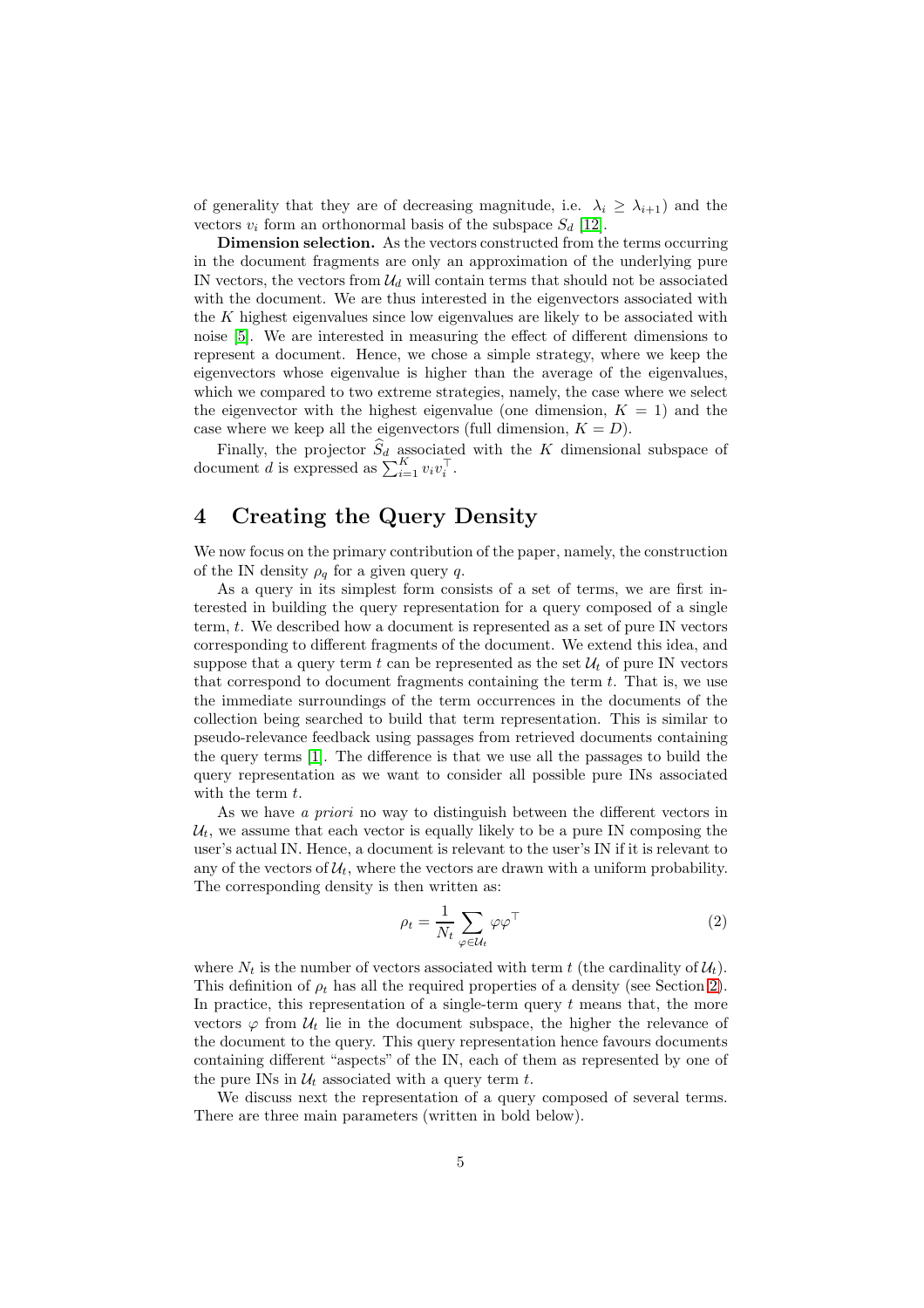<span id="page-5-0"></span>

Figure 2: Combining INs

Weighting scheme. As for documents, three weighting schemes, namely, tf-idf, if and binary, are used to build the vectors forming  $\mathcal{U}_t$ .

Query construction (mixture). The above query representation (Equation [2\)](#page-4-1) can be generalised to a query composed of several terms. We assume that a relevant document should equally answer all pure INs associated with each query term. To compute the probability of relevance of a document  $d$ , we first select a term from the query (with a probability  $w_t$ , see the next paragraph), and then one of the vectors in  $\mathcal{U}_t$ . With this vector, we compute the probability of document d to be relevant to this pure IN. We repeat the process and average over all the possible combinations. This defines the probability of relevance of document d given the query. Formally, this corresponds to a density defined as a mixture of all the pure IN vectors associated with the query terms. This density is built from the individual query term densities  $\rho_t$  (Equation [2\)](#page-4-1):

<span id="page-5-1"></span>
$$
\rho_q^{(m)} = \sum_{t \in q} \sum_{\varphi \in \mathcal{U}_t} \frac{w_t}{N_t} \varphi \varphi^\top = \sum_{t \in q} w_t \rho_t \tag{3}
$$

Query term weight. The weights  $w_t$  are used to quantify the importance of each term  $t$  of the query. We experimented with two settings, one where all the  $w_t$  were equal, and the other where they were set to the corresponding term idf values. In both approaches, we normalise the weights so their sum equals 1.

We present a second query construction process, inspired from IR and quantum theory. In vectorial IR, a query is represented by a vector that corresponds to a linear combination of the vectors associated with the query terms. In quantum theory, a normalised linear combination corresponds to the principle of superposition, where the description of a system state can be superposed to describe a new system state.

In our case, the system state corresponds to the user's pure IN, and we use the superposition principle to build new pure INs from existing ones, as illustrated with the example shown in Figure [2.](#page-5-0) Let  $\varphi_p$ ,  $\varphi_{c/uk}$  and  $\varphi_{c/usa}$  be three vectors in a three-dimensional IN space that, respectively, represent the INs "I want a pizza", "I want it to be delivered in Cambridge (UK)" and "I want it to be delivered in Cambridge (USA)". The pure IN vector "Pizza delivered in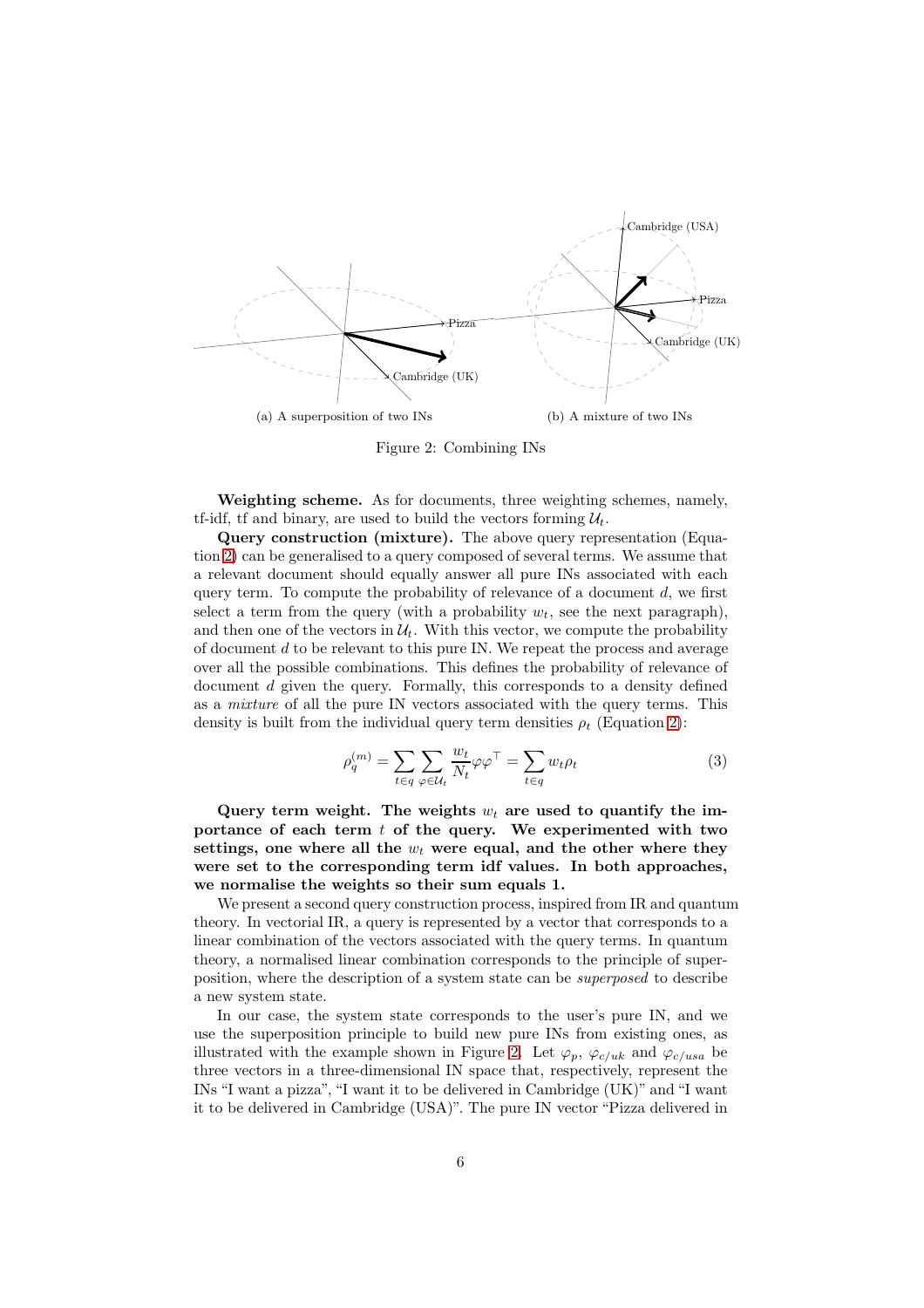Cambridge (UK)" would be represented by a (normalised) linear combination (or superposition) of  $\varphi_p$  and  $\varphi_{c/uk}$ , as depicted in Figure [2\(](#page-5-0)a). We can similarly build the IN for Cambridge (USA). To represent the ambiguous query "pizza delivery in Cambridge"where we do not know whether Cambridge is in the USA or the UK, and assuming there is no other source of ambiguity, we would use a mixture of the two possible superposed INs, as depicted by the two vectors of the mixture in Figure  $2(b)$ , which brings us to another variant of query construction, the mixture of superpositions.

Query construction (mixture of superpositions). To compute the probability of relevance, for each term t of the query, we randomly select a vector from the set  $\mathcal{U}_t$ . We then superpose (i.e., compute a linear combination) the selected vectors (one for each term), where the weight in the linear combination is  $\sqrt{w_t}$  (see below for why we use a square root). From this vector, we compute the probability of the document to be relevant to this IN made from the superposition of IN vectors (one per query term). With respect to our example, the set  $\mathcal{U}_{pizza}$  would be just one vector ("I want a pizza to be delivered"), and  $U_{Cambridge}$  would contain two vectors (one for UK, one for USA).

As with the simple mixture approach, the above process can be repeated for all the possible selections of vectors and the corresponding query density is:

<span id="page-6-2"></span>
$$
\rho_q^{(ms)} = \frac{1}{Z_q} \sum_{\varphi_1 \in \mathcal{U}_{t_1}} \cdots \sum_{\varphi_n \in \mathcal{U}_{t_n}} \left( \sum_{i=1}^n \sqrt{\frac{w_{t_i}}{N_{t_i}}} \varphi_i \right) \left( \sum_{i=1}^n \sqrt{\frac{w_{t_i}}{N_{t_i}}} \varphi_i \right)^\top
$$
(4)

where  $Z_q$  is a normalisation coefficient, and  $t_i$   $(i = 1 \dots n)$  are the n query terms. We use  $N_t$  to ensure that each term contribution is equally important, and square roots because both  $N_t$  and  $w_t$  appear two times in the above formula. In theory the vector  $\sum_i \sqrt{\frac{w_{t_i}}{N_{t_i}}}$  $\frac{w_{t_i}}{N_{t_i}}\varphi_i$  should be normalised but to obtain a computable formula we did not do so  $9$ .

Note that for one-term queries, the two described query constructions (mixture and mixture of superpositions) give the same result. Another important point from a computational perspective is that in both cases, the query can be estimated from single term densities (not demonstrated for Equation [4\)](#page-6-2). We hence pre-compute the densities  $\rho_t$  for each term t, and use them at query time to compute  $\rho_q^{(m)}$  and  $\rho_q^{(ms)}$ .

Dimension selection. As for the representation of documents, both densities are expressed, through eigenvalue decomposition, as a sum  $\sum_{i=1}^{D} \lambda_i v_i v_i^{\top}$ where the  $(\lambda_i, v_i)$  are eigenpairs ordered by decreasing eigenvalues. Our final density used for computing the probability of relevance is then  $\rho_q = \sum_{i=1}^K \lambda_i v_i v_i^{\top}$ where K is the selected dimension (where  $K \leq D$ ). We use the same three strategies to set K that were used for the document representations (see end of Section [3\)](#page-3-0).

#### <span id="page-6-0"></span>5 Experiments and Analysis

In previous work [\[9\]](#page-11-4), we validated the subspace document representation on a filtering task. In this paper, we explore both the document and the query

<span id="page-6-1"></span><sup>&</sup>lt;sup>9</sup>The effect will be to give higher importance to superpositions of vectors  $\varphi_i$  who are similar. i.e., whose cosine is closer to 1.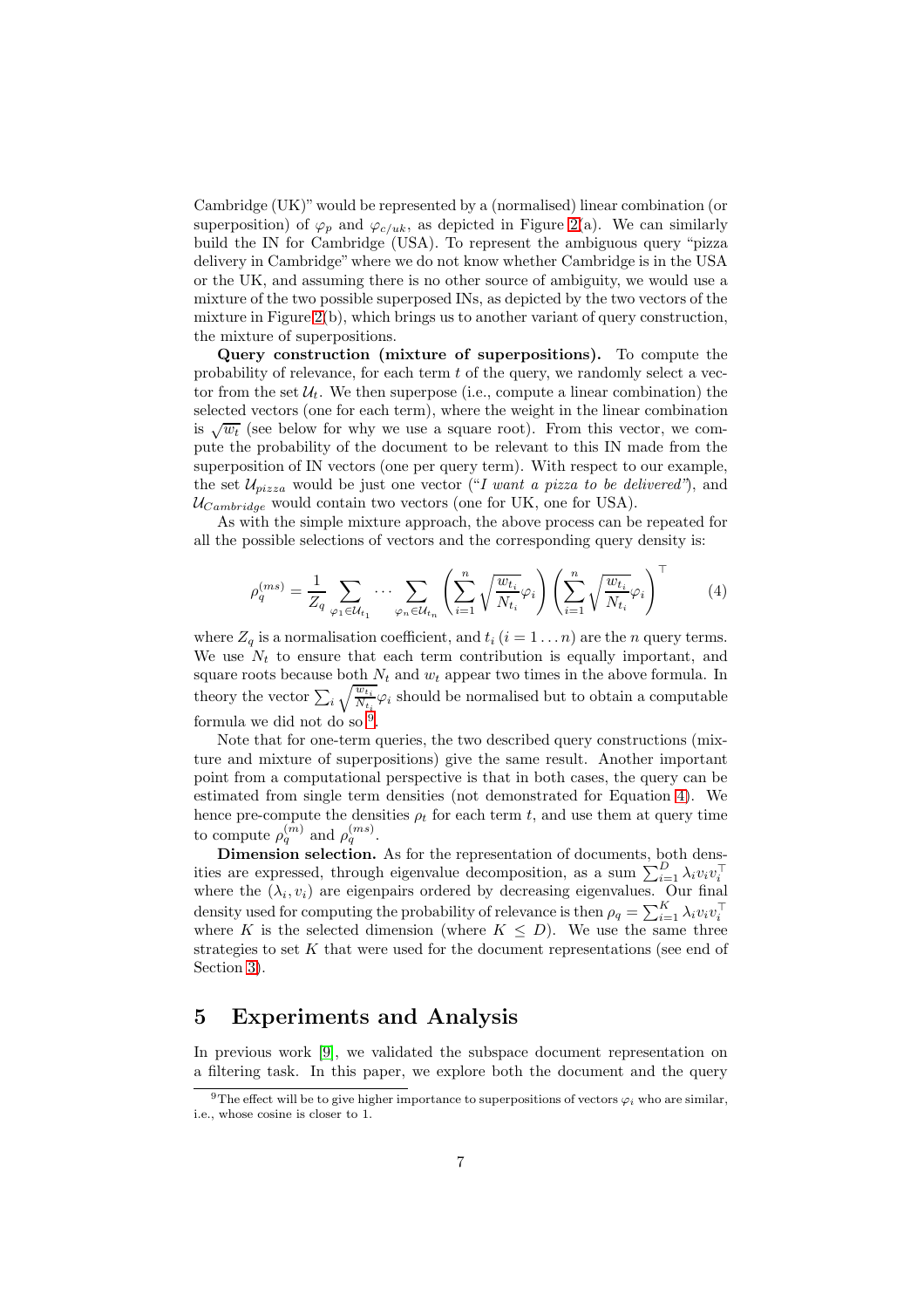<span id="page-7-0"></span>

| Parameters                 | <b>Means</b>                                                |  |
|----------------------------|-------------------------------------------------------------|--|
| (1) Document fragment      | sentence $(0.14)$ >> paragraph $(0.12)$ >> document         |  |
|                            | (0.11)                                                      |  |
| (2) Weighting scheme       | $\text{tf}(0.13) >> \text{tf-idf}(0.12)$ , binary $(0.12)$  |  |
| (document fragment)        |                                                             |  |
| (3) Weighting scheme       | tf-idf $(0.13)$ >> tf $(0.12)$ , tf-idf > binary $(0.12)$   |  |
| (query)                    |                                                             |  |
| (4) Dimension selection    | all $(0.14)$ >> highest $(0.11)$ , mean $(0.14)$ >> highest |  |
| (document)                 | (0.11)                                                      |  |
| $(5)$ Dimension selection  | all $(0.13)$ , mean $(0.13)$ , highest $(0.12)$             |  |
| (query)                    |                                                             |  |
| $(6)$ Term weight in query | idf $(0.13)$ >> uniform $(0.12)$                            |  |
| (7) Query construction     | mixture $(0.13)$ , mixture of superpositions $(0.13)$       |  |

Table 1: Means of medians of average precision for each topic. The ">" (resp. " $>>$ ") sign is used to denote statistical significance at 0.05 (resp. 0.01).

representations in an ad hoc retrieval task. In particular, we look at the effects of the parameters discussed in Sections [3](#page-3-0) and [4.](#page-4-0) These are listed on the left column of Table [1.](#page-7-0) As the parameters are mostly independent from each other, we experimented with 756 settings; those not making sense were ignored<sup>[10](#page-7-1)</sup>.

We used the INEX 2008 collection in our experiments because its documents have markup (in XML format) delineating text units. The collection consists of 659,388 Wikipedia documents in XML format, using tags such as article, section and paragraph to model a document logical structure [\[4\]](#page-10-7). INEX 2008 has 70 assessed topics, and for each topic, relevant passages in (pooled) documents were highlighted by human assessors. A document containing a relevant passage is assumed relevant, which is in accordance with Trec guidelines.

We preprocessed the documents by extracting the fragments, i.e., the whole document, the paragraphs (as determined by the XML markup) and the sen-tences<sup>[11](#page-7-2)</sup>. We then stemmed and stopped (using the SMART list of stop-words) the text fragments. For each term  $t$ , we computed an approximation of the term density  $\rho_t$  (Equation [2\)](#page-4-1) based on a sample of 10,000 documents (max- $\lim_{\text{num}}$  containing the term t and using a thin eigenvalue decomposition with maximum rank set to 10 [\[12,](#page-11-6) pp. 171-181]. This value, chosen through experimentation, represents a good trade-off between complexity and efficiency. For each query q, we computed the query density  $\rho_q$  using the densities  $\rho_t$  of its composing terms  $t$ , using either the simple mixture (Equation [3\)](#page-5-1) or the mixture of superpositions (Equation [4\)](#page-6-2). Then, we first retrieved a set of 1,500 docu-ments using BM25<sup>[12](#page-7-3)</sup> [\[14\]](#page-11-7). For each retrieved document d and each parameter setting, we computed the projector  $\widehat{S}_d$  and computed a probability of relevance as  $\text{tr}(\rho_q\hat{S}_d)$ . We used this value to re-rank the documents.

Table [1](#page-7-0) shows our results. For each parameter (left column), we show in the right column the means of the medians of average precision computed for

 $10$ When using a whole document as fragment, the document subspace is one-dimensional and in this case there is no point to investigate the dimension selection parameter.

<span id="page-7-1"></span><sup>&</sup>lt;sup>11</sup>We use **<http://www.andy-roberts.net/software/jTokeniser/index.html> for this.** <sup>12</sup>With the standard parameter values.

<span id="page-7-3"></span><span id="page-7-2"></span>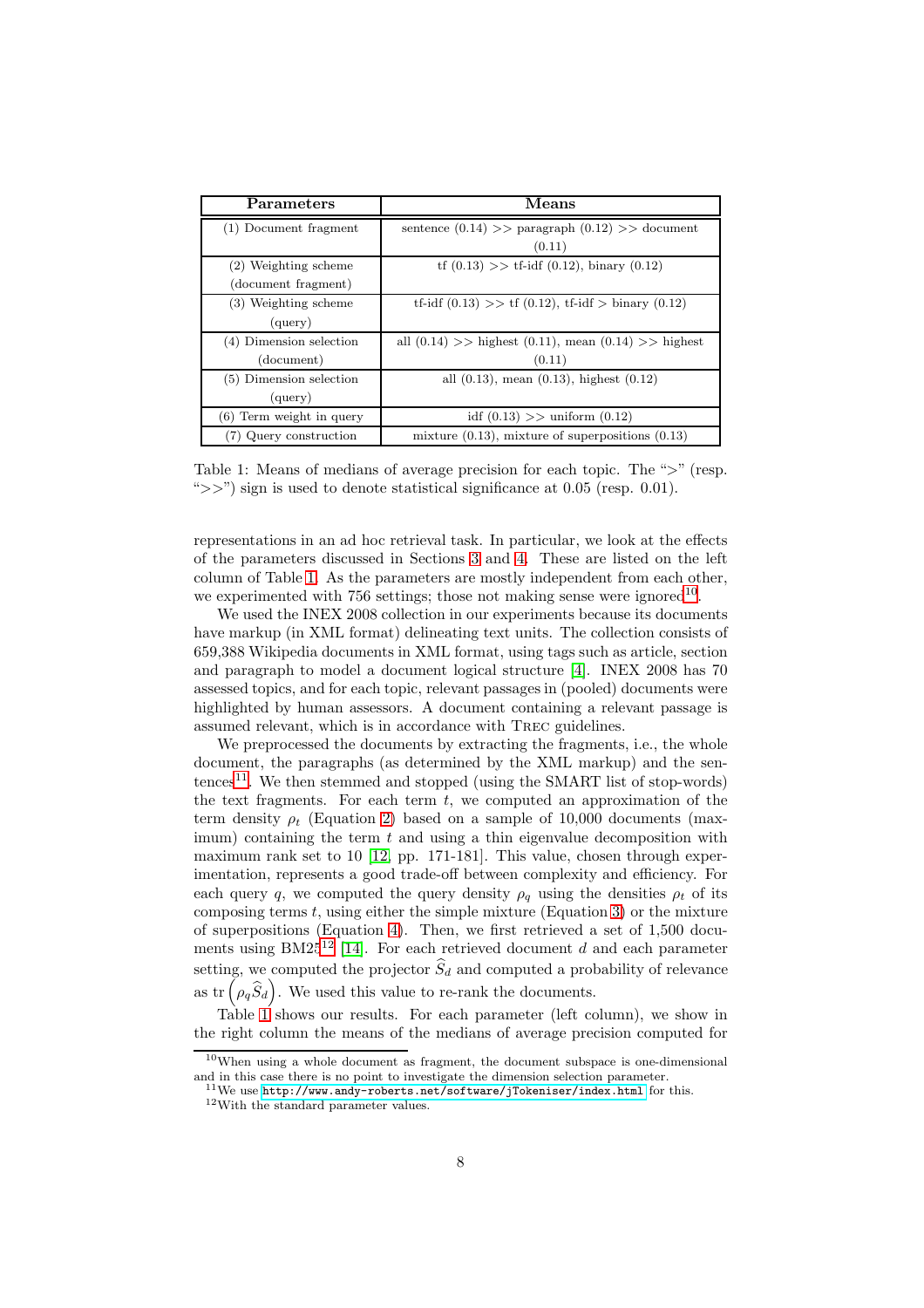<span id="page-8-0"></span>

| Mixture of superpositions |                                  | Mixture       |                                 |
|---------------------------|----------------------------------|---------------|---------------------------------|
| $\Delta_{AP}$             | Topic                            | $\Delta_{AP}$ | Topic                           |
| 0.22                      | social networks mining           | 0.32          | "records management" metadata   |
| 0.19                      | virtual museums                  | 0.16          | Tata Motors Company in India    |
| 0.10                      | genetically modified food safety | 0.15          | Nikola Tesla inventions patents |
| 0.09                      | wikipedia vandalism              | 0.08          | vodka producing countries       |
| 0.06                      | flower meaning                   | 0.08          | mahler symphony song            |

Table 2: Top five performing topics using, respectively, mixture of superpositions (Equation [4\)](#page-6-2) and mixture (Equation [3\)](#page-5-1) as query representation.

the different settings of that parameter. For example in row (1), when the fragment is "sentence", this value is 0.14. To compare two settings, say "sentence" vs. "paragraph", we performed a paired t-test where each pair of samples corresponds to the same topic and same parameter values (weighting scheme, dimension selection, query term weight, query construction) but for the document fragment setting. For this example, the result shows that using sentence fragments outperformed paragraph fragments at a 0.01 significance level. We discuss each result next.

For the document fragment parameter (1), the best performing setting was with "sentence" followed by "paragraph" and "document". Each time the difference was found to be significant at a 0.01 level. This indicates that the right level of segmentation (to construct the pure IN vectors) is at sentence level.

Overall, the weighting scheme for document fragments and queries had some effect on retrieval effectiveness. For building the query term density (3), the tf-idf scheme led to significantly better results, whereas for document fragments (2), the tf scheme performed better. The results are somehow in contradiction with vectorial IR findings, but might stem from the fact that to build the query term representation we sample much more vectors than for the document one; hence in the former case it is important to weight terms according to their importance (idf). When looking more in details into the results, we also found out that the weighting scheme was highly dependent on the other parameters, and should hence be chosen depending on them.

The setting of the subspace dimension has a different effect on documents and queries. For documents (4), performance was improved using the full dimension or the mean of the eigenvalues (to determine the dimension of the subspace representation). This shows that using more than one dimension to represent a document is beneficial. However, for queries (5) we observe only a slight improvement when using multiple dimensions (none of which were significant).

For the query construction methodology, we first see that weighting the query terms by their idf values outperformed using a uniform scheme (6). When looking at a mixture vs. mixture of superpositions (7), no significant overall performance difference exists. However, we observe different behaviours depending on the topic. Table [2](#page-8-0) shows the best performing topics for, respectively, the mixture of superpositions and the mixture. The topics better handled by the mixture of superpositions are topics for which the terms form a "concept", for example "social networks mining" where the three terms together have a specific meaning. For the mixture, topics for which each term reflects a different aspect of the topic, e.g. ""records management" metadata", where "metadata" and "re-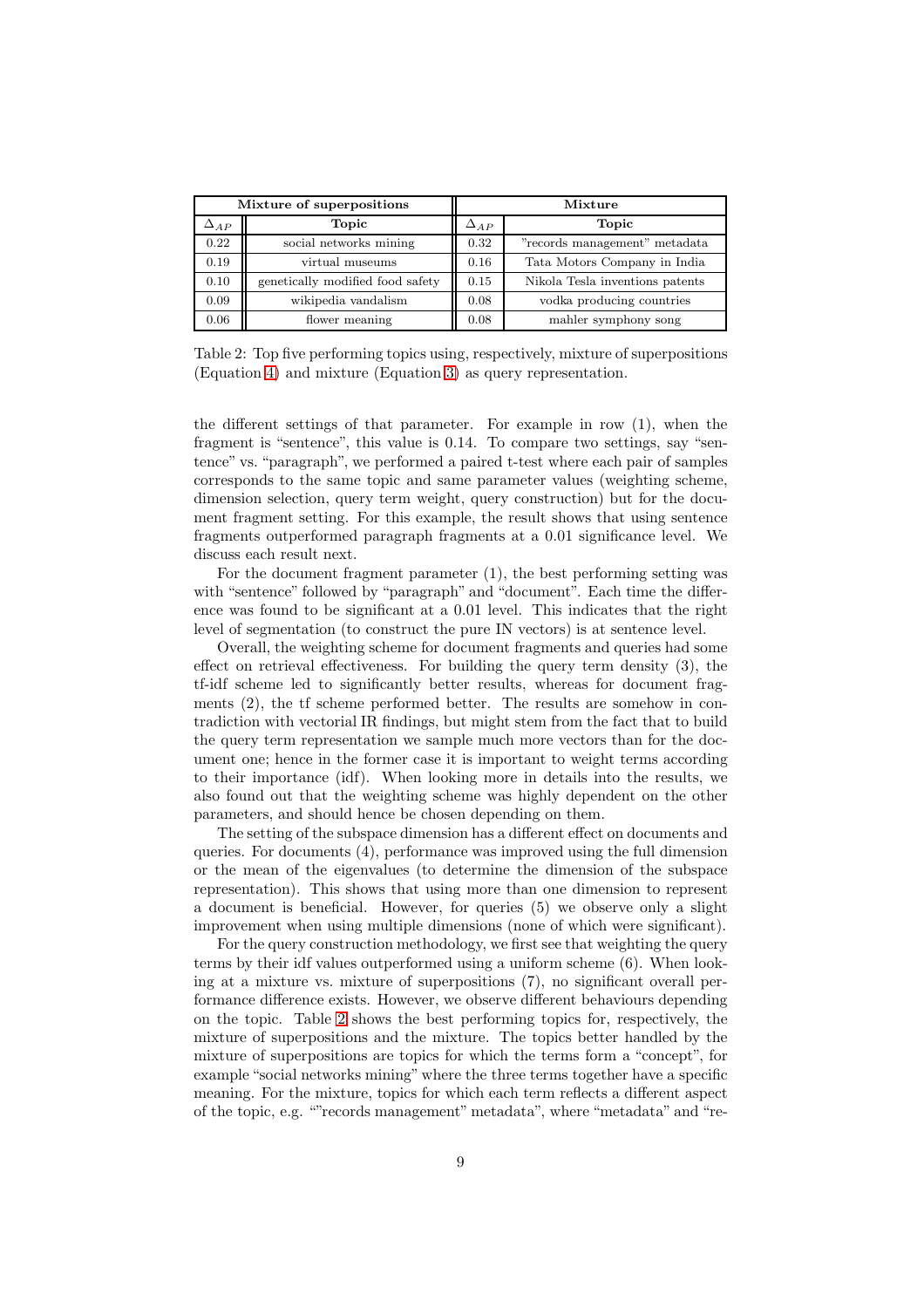cords management" are the two different concepts, had a better performance. This indicates that selecting the query density computation according to the topic may prove beneficial.

The above example suggests that it may be beneficial to treat parts of the query differently by combining both construction methods into one query. For example, the terms "records" and "management" form a single aspect and should thus be superposed. Afterwards, the superposed terms should be mixed with "metadata", which describes another aspect, to answer the query ""records management" metadata". In general, to determine which terms form a single concept, we can rely on explicit markers like quotes in this example, or on an automatic algorithm based e.g. on co-occurrences.

We also compared our results to a state-of-the-art retrieval IR system, namely BM25 [\[14\]](#page-11-7). We found that the performances of our framework were consistently lower in average (using standard IR evaluation metrics). A brief analysis (not reported here) comparing the results of the best performing configurations with BM25 for the topics in Table [2](#page-8-0) reveals that we could get closer to BM25 performances by (again) choosing the right query construction methodology (mixture vs mixture of superpositions).

Finally, we investigated the effect of query length (number of terms) and the number of relevant documents (of a query) on retrieval effectiveness. No correlation was found between the difference in performance between BM25 and our

<span id="page-9-0"></span>

Figure 3: Boxplot of the effect of query length (number of terms) on average precision. The x-axis is the query length (number of terms) and the y-axis is the difference in average precision between BM25 and our method in different settings.

framework, and the number of relevant documents. There was however a strong dependency on the query length. As illustrated in Figure [3,](#page-9-0) when the query length is one (there is no difference between the two query density construction methods), our approach outperforms consistently BM25; when the number of terms in the query increases, retrieval performance drops. This further confirms that the appropriate calculation of the query density – in particular for multi-term queries – needs to be investigated.

## 6 Conclusion and Future Work

In this paper, we presented a methodology to build multidimensional representations of documents and queries. These representations are inspired from the geometric/probabilistic framework of quantum physics. The latter allows us to compute probabilities of relevance based on a more complex representations of documents than a simple bag of words, namely, a multidimensional one based on document fragments. We believe that such a multidimensional representation is key to a successful framework for exploiting user's interaction [\[13\]](#page-11-1).

We performed experiments to explore various parameters influencing the ef-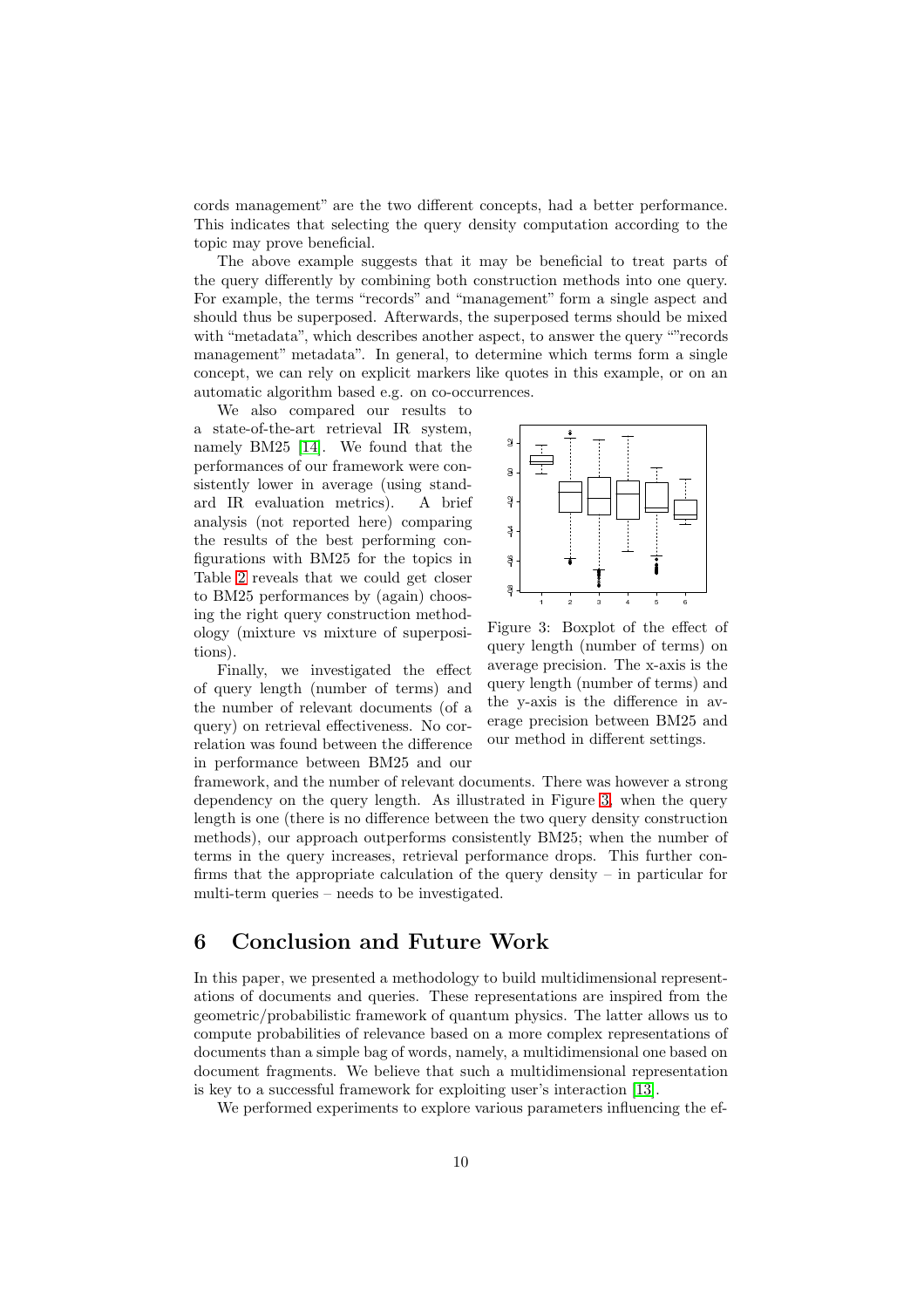fectiveness of our representations. We showed that using more than one dimension to represent documents improves performance, confirming previous results. Considering a document as a fragment, as done in most classical models, is not sufficient to distinguish between the different information needs a document covers. Indeed, while most of the classical models only take the mere occurrence of a term into account, we showed in our experiments that the vicinity of terms (the fact that they appear in the same fragment) plays an important role.

We also explored two different and principled ways to construct the query representation. We have shown that queries whose terms define a concept and those whose terms are more independent are better handled by two different methods, respectively, the mixture of superpositions and the (simple) mixture. This suggests that we can gain further improvements if both strategies are applied together in an adaptive manner. This is part of our future work.

As our representation of queries and documents aims at tackling interactive IR, this works validates our framework for the most common first interaction step between a user and an IR system – a user typing a query. Exploiting further interaction steps (for example viewing or saving a document), is also part of our future work.

Acknowledgements This research was supported by an Engineering and Physical Sciences Research Council grant (Grant Number EP/F015984/2). Mounia Lalmas is currently funded by Microsoft Research/Royal Academy of Engineering.

#### <span id="page-10-6"></span>References

- [1] J. Allan. Relevance feedback with too much data. In E. A. Fox, P. Ingwersen, and R. Fidel, editors, 18th ACM SIGIR conference, Seattle, Washington, United States, 1995. ACM.
- <span id="page-10-3"></span>[2] R. Baeza-Yates and B. Ribeiro-Neto. Modern Information Retrieval. Addison Wesley, New York, USA, 1999.
- <span id="page-10-1"></span>[3] L. Che, J. Zen, and N. Tokud. A "stereo" document representation for textual information retrieval. JASIST, 5, 2006.
- <span id="page-10-7"></span><span id="page-10-5"></span>[4] L. Denover and P. Gallinari. The Wikipedia XML Corpus. SIGIR Forum, 2006.
- [5] M. Efron. Eigenvalue-based model selection during latent semantic indexing. JASIST, 56(9), 2005.
- <span id="page-10-2"></span>[6] P. Ingwersen and K. Järvelin. The Turn: Integration of Information Seeking and Retrieval in Context (The Information Retrieval Series). Springer-Verlag, Secaucus, NJ, USA, 2005.
- <span id="page-10-4"></span><span id="page-10-0"></span>[7] M. Melucci. A basis for information retrieval in context. ACM TOIS, 26(3), 2008.
- [8] B. Piwowarski, I. Frommholz, M. Lalmas, and K. van Rijsbergen. Exploring a multidimensional representation of documents and queries. In RIAO proceedings, 2010.